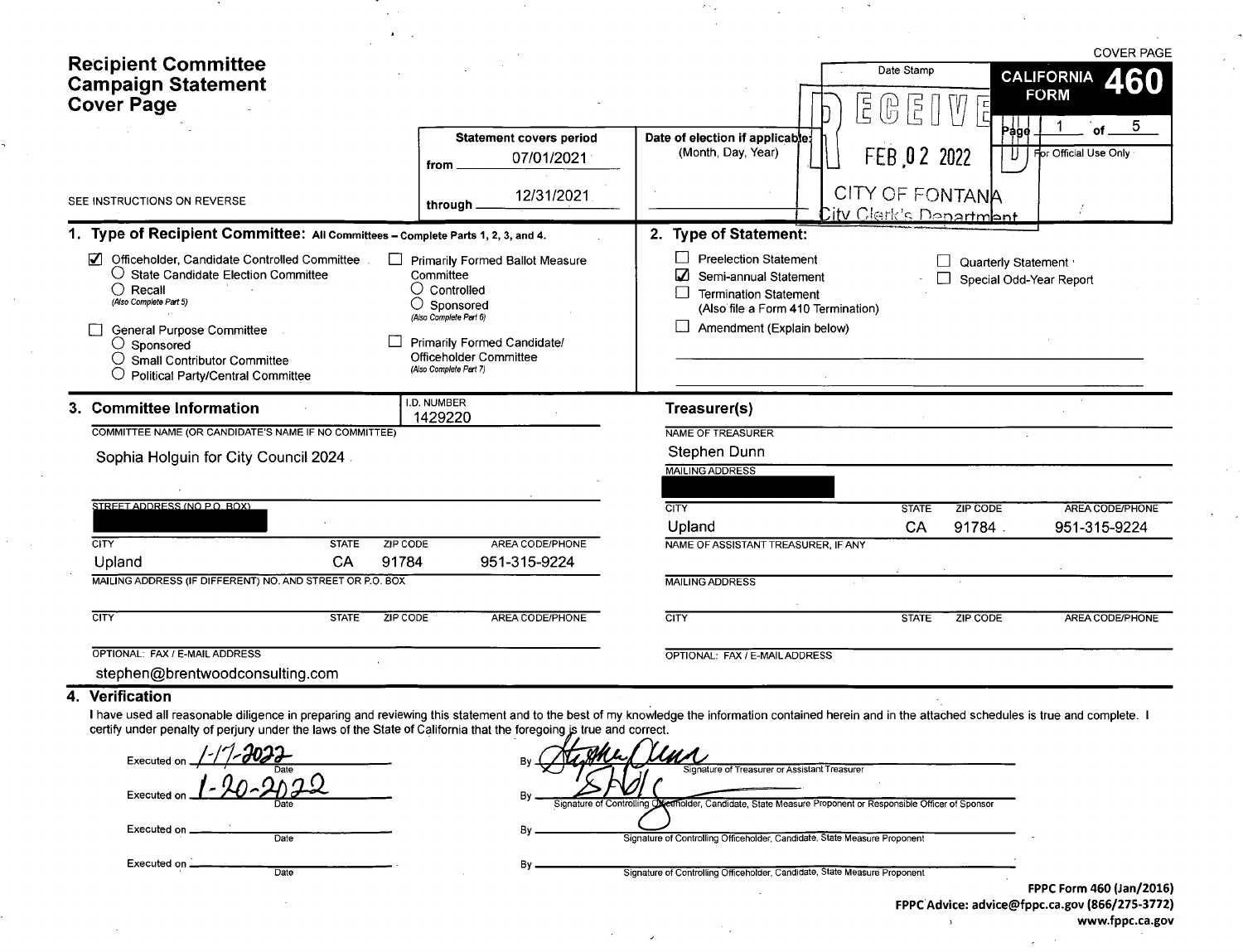## Recipient Committee Campaign Statement Cover Page — Part 2



### 5. Officeholder or Candidate Controlled Committee 6. Primarily Formed Ballot Measure Committee

NAME OF OFFICEHOLDER OR CANDIDATE NAME OF BALLOT MEASURE

Sophia Holguin

|  | OFFICE SOUGHT OR HELD (INCLUDE LOCATION AND DISTRICT NUMBER IF APPLICABLE) |  |
|--|----------------------------------------------------------------------------|--|
|  |                                                                            |  |

City of Fontana City Council, District 2

RESIDENTIAL/BUSINESS ADDRESS (NO. AND STREET) CITY STATE ZIP

Fontana CA 92336-5824

Related Committees Not Included in this Statement: List any committees not included in this statement that are controlled by you or are primarily formed to receive contributions or make expenditures on behalf of your candidacy.

| <b>COMMITTEE NAME</b>    |                              | <b>I.D. NUMBER</b> |                       |  |  |
|--------------------------|------------------------------|--------------------|-----------------------|--|--|
|                          |                              |                    |                       |  |  |
| <b>NAME OF TREASURER</b> |                              |                    | CONTROLLED COMMITTEE? |  |  |
|                          |                              | <b>YES</b>         | <b>NO</b>             |  |  |
| <b>COMMITTEE ADDRESS</b> | STREET ADDRESS (NO P.O. BOX) |                    |                       |  |  |

| <b>CITY</b>              | <b>STATE</b>                 | ZIP CODE | ٠           | AREA CODE/PHONE<br>٠  |
|--------------------------|------------------------------|----------|-------------|-----------------------|
| <b>COMMITTEE NAME</b>    |                              |          | I.D. NUMBER |                       |
| <b>NAME OF TREASURER</b> |                              |          |             | CONTROLLED COMMITTEE? |
|                          |                              |          | <b>YES</b>  | I NO                  |
| <b>COMMITTEE ADDRESS</b> | STREET ADDRESS (NO P.O. BOX) |          |             |                       |

CITY STATE ZIP CODE AREA CODE/PHONE

| BALLOT NO, OR LETTER | <b>JURISDICTION</b> | SUPPORT<br><b>OPPOSE</b> |
|----------------------|---------------------|--------------------------|
|                      |                     |                          |

Identify the controlling officeholder, candidate, or state measure proponent, if any.

NAME OF OFFICEHOLDER, CANDIDATE, OR PROPONENT

| OFFICE SOUGHT OR HELD | I DISTRICT NO. IF ANY |
|-----------------------|-----------------------|
|                       |                       |

7. Primarily Formed Candidate/Officeholder Committee List names of officeholder( s) or candidate( s) for which this committee is primarily formed.

| NAME OF OFFICEHOLDER OR CANDIDATE | OFFICE SOUGHT OR HELD | <b>SUPPORT</b><br><b>OPPOSE</b> |
|-----------------------------------|-----------------------|---------------------------------|
| NAME OF OFFICEHOLDER OR CANDIDATE | OFFICE SOUGHT OR HELD | <b>SUPPORT</b><br><b>OPPOSE</b> |
| NAME OF OFFICEHOLDER OR CANDIDATE | OFFICE SOUGHT OR HELD | <b>SUPPORT</b><br><b>OPPOSE</b> |
| NAME OF OFFICEHOLDER OR CANDIDATE | OFFICE SOUGHT OR HELD | <b>SUPPORT</b><br><b>OPPOSE</b> |

Attach continuation sheets if necessary

FPPC Form 460 (Jan/2016) FPPC Advice: advice@fppc.ca.gov (866/275-3772) www.fppc.ca.gov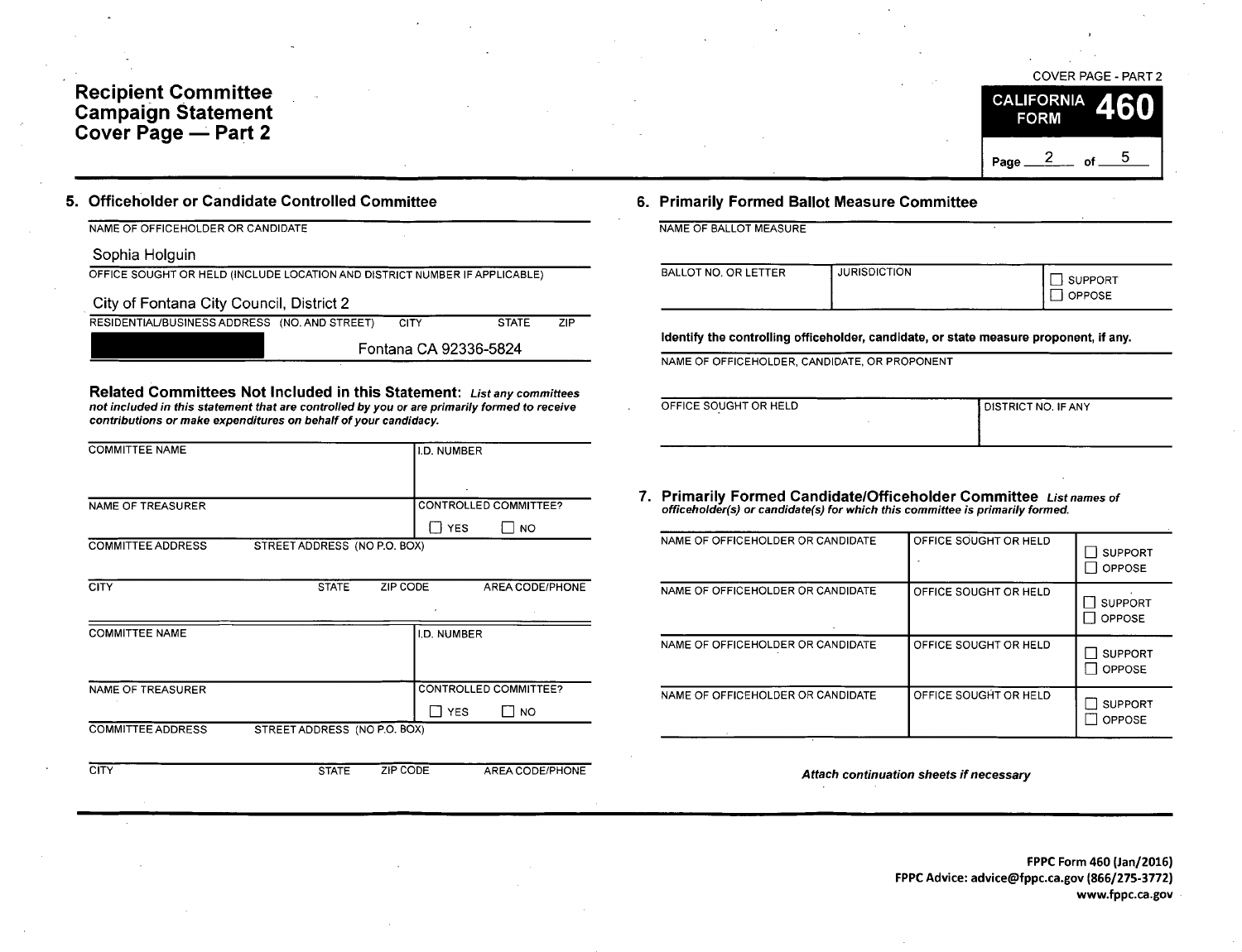| Campaign Disclosure Statement<br><b>Summary Page</b><br>SEE INSTRUCTIONS ON REVERSE<br><b>NAME OF FILER</b><br>Sophia Holguin for City Council 2020                                                                                                                                   | Amounts may be rounded<br>to whole dollars.                                                               | from _<br>through $\overline{\phantom{a}}$                                                                                                                                                                                                                                                                                                                                                  | <b>Statement covers period</b><br>07/01/2021<br>12/31/2021                                        | SUMMARY PAGE<br><b>CALIFORNIA</b><br>460<br><b>FORM</b><br>Page $\frac{3}{1}$ of $\frac{3}{1}$<br>I.D. NUMBER<br>1429220                     |
|---------------------------------------------------------------------------------------------------------------------------------------------------------------------------------------------------------------------------------------------------------------------------------------|-----------------------------------------------------------------------------------------------------------|---------------------------------------------------------------------------------------------------------------------------------------------------------------------------------------------------------------------------------------------------------------------------------------------------------------------------------------------------------------------------------------------|---------------------------------------------------------------------------------------------------|----------------------------------------------------------------------------------------------------------------------------------------------|
| <b>Contributions Received</b>                                                                                                                                                                                                                                                         | Column A<br><b>TOTAL THIS PERIOD</b><br>(FROM ATTACHED SCHEDULES)<br>0.00<br>0.00<br>0.00<br>0.00<br>0.00 | Column B<br>CALENDAR YEAR<br>TOTAL TO DATE<br>0.00<br>0.00<br>0.00<br>0.00<br>0.00 <sub>1</sub>                                                                                                                                                                                                                                                                                             | <b>General Elections</b><br>20. Contributions<br>Received<br>21. Expenditures<br>Made             | <b>Calendar Year Summary for Candidates</b><br>Running in Both the State Primary and<br>1/1 through 6/30<br>7/1 to Date<br>$s \sim$ $s \sim$ |
| <b>Expenditures Made</b><br>8.                                                                                                                                                                                                                                                        | 1300.00<br>0.00<br>1300.00<br>0.00<br>0.00<br>1300.00                                                     | 3300.00<br>0.00<br>3300.00<br>0.00<br>0.00<br>3300.00                                                                                                                                                                                                                                                                                                                                       | <b>Expenditure Limit Summary for State</b><br><b>Candidates</b><br>Date of Election<br>(mm/dd/yy) | 22. Cumulative Expenditures Made*<br>(If Subject to Voluntary Expenditure Limit)<br><b>Total to Date</b><br>$S_{\text{max}}$                 |
| <b>Current Cash Statement</b><br>12. Beginning Cash Balance  Previous Summary Page, Line 16 \$<br>16. ENDING CASH BALANCE Add Lines 12 + 13 + 14, then subtract Line 15<br>If this is a termination statement, Line 16 must be zero.<br><b>Cash Equivalents and Outstanding Debts</b> | 16896.55<br>0.00<br>0.00<br>1300.00<br>15596.55<br>0.00<br>0.00<br>S<br>0.00                              | To calculate Column B.<br>add amounts in Column<br>A to the corresponding<br>amounts from Column B<br>of your last report. Some<br>amounts in Column A may<br>be negative figures that<br>should be subtracted from<br>previous period amounts. If<br>this is the first report being<br>filed for this calendar year,<br>only carry over the amounts<br>from Lines 2, 7, and 9 (if<br>any). | reported in Column B.                                                                             | *Amounts in this section may be different from amounts                                                                                       |
|                                                                                                                                                                                                                                                                                       | -S                                                                                                        |                                                                                                                                                                                                                                                                                                                                                                                             |                                                                                                   | FPPC Form 460 (Jan/2016)<br>EDDC Advice: advice@fanc.ca.gov (866/275-2772)                                                                   |

FPPC Advice: advice@fppc. ca. gov ( 866/ 275- 3772) www.fppc.ca.gov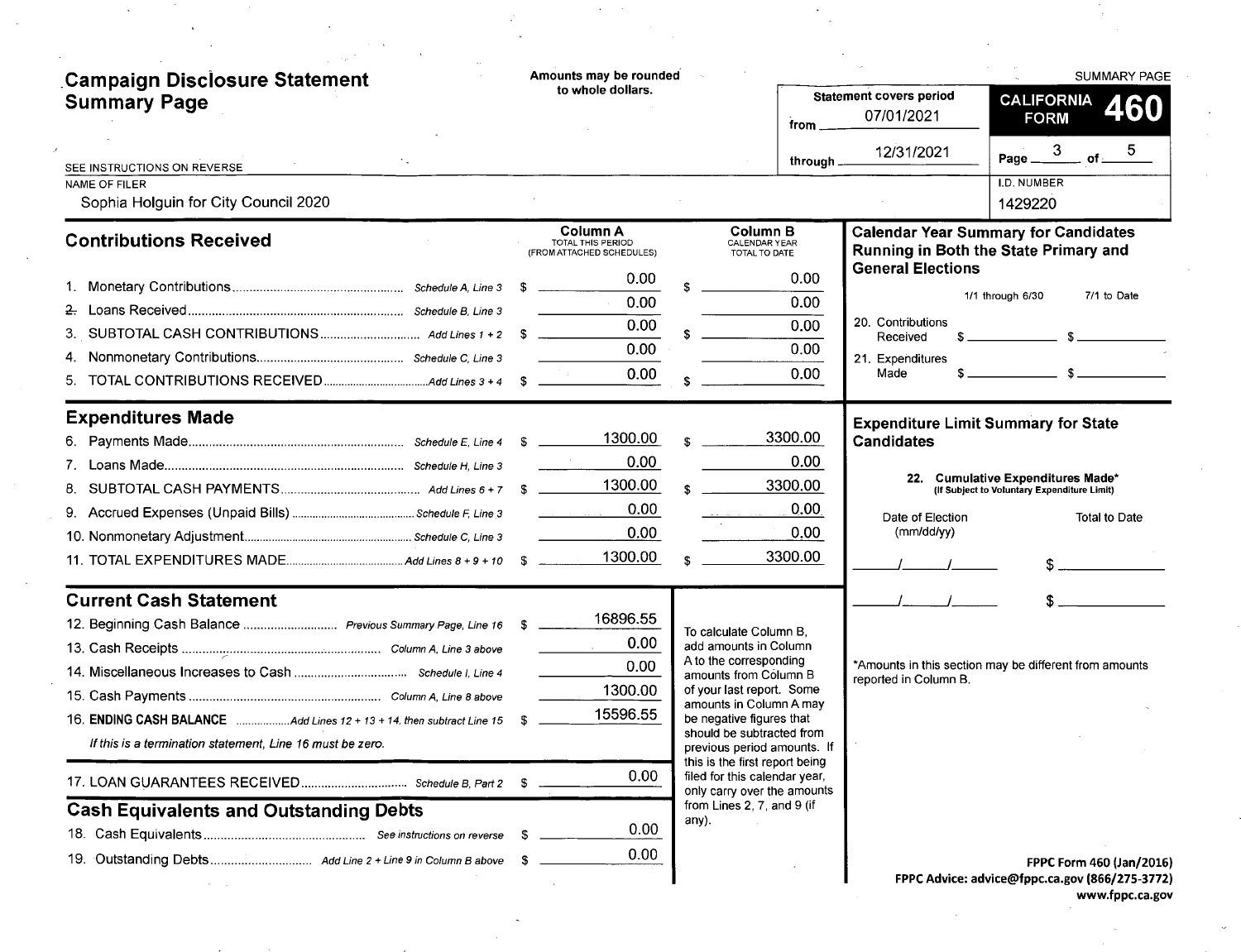| <b>Schedule D</b> | <b>Summary of Expenditures</b><br><b>Supporting/Opposing Other</b><br><b>Candidates, Measures and Committees</b> | Amounts may be rounded<br>to whole dollars.                                                                              |                                     | <b>Statement covers period</b><br>07/01/2021<br>from |                                                                         | <b>CALIFORNIA</b><br><b>FORM</b> | SCHEDULE D<br>460                        |
|-------------------|------------------------------------------------------------------------------------------------------------------|--------------------------------------------------------------------------------------------------------------------------|-------------------------------------|------------------------------------------------------|-------------------------------------------------------------------------|----------------------------------|------------------------------------------|
|                   | SEE INSTRUCTIONS ON REVERSE                                                                                      |                                                                                                                          |                                     | 12/31/2021<br>through.                               |                                                                         | Page                             | 5 <sub>5</sub>                           |
| NAME OF FILER     | Sophia Holguin for City Council 2020                                                                             |                                                                                                                          |                                     |                                                      |                                                                         | I.D. NUMBER<br>1429220           |                                          |
| DATE              | NAME OF CANDIDATE, OFFICE, AND DISTRICT, OR<br>MEASURE NUMBER OR LETTER AND JURISDICTION.<br>OR COMMITTEE        | <b>TYPE OF PAYMENT</b>                                                                                                   | <b>DESCRIPTION</b><br>(IF REQUIRED) | <b>AMOUNT THIS</b><br>PERIOD                         | <b>CUMULATIVE TO DATE</b><br><b>CALENDAR YEAR</b><br>(JAN. 1 - DEC. 31) |                                  | PER ELECTION<br>TO DATE<br>(IF REQUIRED) |
| 10/26/2021        | Lynne Kennedy, City Council, City of Rancho<br>Cucamonga                                                         | Monetary<br>Contribution<br>Nonmonetary<br>П<br>Contribution<br>Independent<br>П                                         |                                     | 250.00                                               |                                                                         | 250.00                           |                                          |
|                   | <b>Z</b> Support<br>$\Box$ Oppose<br>$\Box$ Support<br>$\Box$ Oppose                                             | Expenditure<br>Monetary<br>Contribution<br>Nonmonetary<br>$\Box$<br>Contribution<br>$\Box$<br>Independent<br>Expenditure |                                     |                                                      |                                                                         |                                  |                                          |
|                   |                                                                                                                  | $\Box$<br>Monetary<br>Contribution<br>Nonmonetary<br>$\Box$<br>Contribution<br>Independent<br>$\Box$<br>Expenditure      |                                     |                                                      |                                                                         |                                  |                                          |
|                   | $\Box$ Support<br>$\Box$ Oppose                                                                                  |                                                                                                                          | SUBTOTAL \$                         | 250.00                                               | m se sendent                                                            |                                  |                                          |

÷,

 $\frac{1}{4}$ 

# Schedule D Summary

|                                                                                                                                        | 250.00            |
|----------------------------------------------------------------------------------------------------------------------------------------|-------------------|
|                                                                                                                                        | 0.00 <sub>1</sub> |
| 3. Total contributions and independent expenditures made this period. (Add Lines 1 and 2. Do not enter on the Summary Page.)  TOTAL \$ | <u>250.00</u>     |

Å,